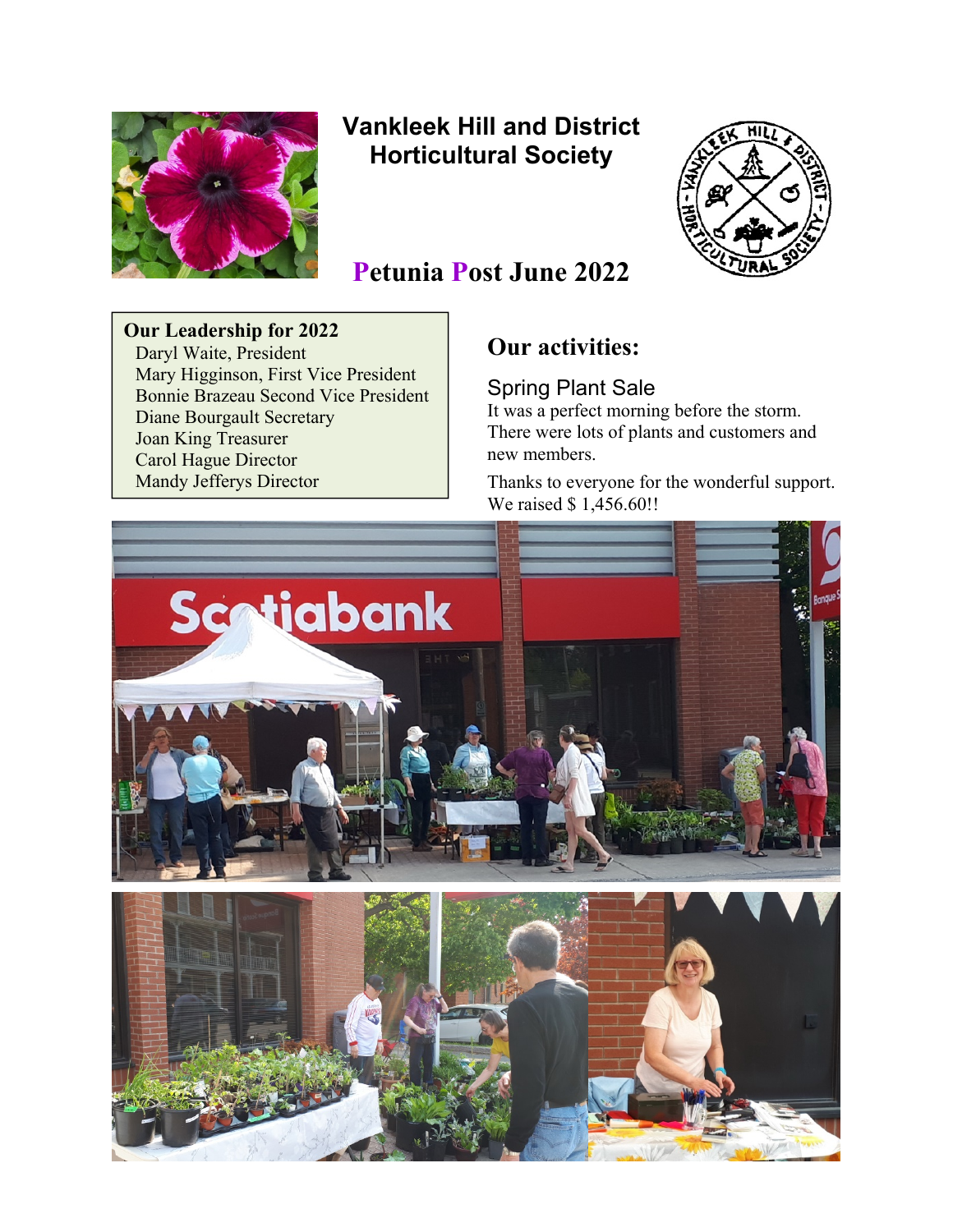#### **Volunteer hours**

The time you spent preparing for the Plant Sale by seeding, growing, dividing and preparing plants, harvesting rhubarb or asparagus is important. Please let us know your hours. These volunteer hours are used by the OHA to make decisions on programs, fundraising, and budget. Please send you hours to Joan King.

# **Welcome to ALL OUR New Members we are looking forward to seeing you June 16th**

#### **Next meeting**

June 16th 7 pm. **Knox Presbyterian Church Hall Hamel Street Vankleek Hill.**

Are you concerned about your animal's safety around plants in your home and garden?

Dr Russ Campbell a local vet will be discussing poisonous plants.

# **Other horticultural activities**

#### **2022 Year of the Garden in Canada**

June 11-19 are designated as Garden days. The Garden Route Map where you can choose information on Road Trips, Public Gardens, Garden Festivals, and Parks Canada Gardens is at

https://livethegardenlife.gardenscanada.ca/gard en-route-map/

## **Community Items**

**June 2<sup>nd</sup>** Vankleek Hill Nature Society General Sale including plants in front of Scotiabank

**June 4<sup>th</sup>** Special One day Garage Sales in the area. Trash and Treasure Vankleek Hill,

L'Original including the Jail at 1023 Queen and throughout East Hawkesbury.

**June 5th** Annual Garden Party at Garden Path Homemade Soap, 284 Pleasant Corners Road East. Self-guided tour of the gardens with detailed map. Local Artisans and Vendors present from 1 - 5 pm. https://gardenpathsoap.com/pages/annualgarden-party

Vankleek Hill Vineyard 3725 Dandy Road (County Road 12) Saturday and Sunday 11-5 pm https://vankleekhillvineyard.com/

Le Chenail in Hawkesbury is hosting a Public exhibition of Butterflies until 30 Sept, 2022.

## **Member Benefits**

**10% off at Quenneville Nurseries, 5690 Hwy 17 Plantagenet ON (***need proof of 2022 membership***) https://serresmquenneville.ca/en/homepage/**

# **Special Items**

## *Pollinators*

Did you participate in No Mow or Slow Mow



May? If you did, very well done, if not there is still time to increase the number of pollinators in your garden. Pollinators come in all sizes and

shapes from tiny flies to hummingbirds and bats in addition to the 421 bee species here in Ontario

https://www.uoguelph.ca/oac/news/meetontarios-pollinators.

Landscape Ontario has some tips to increase pollinators in your garden they include